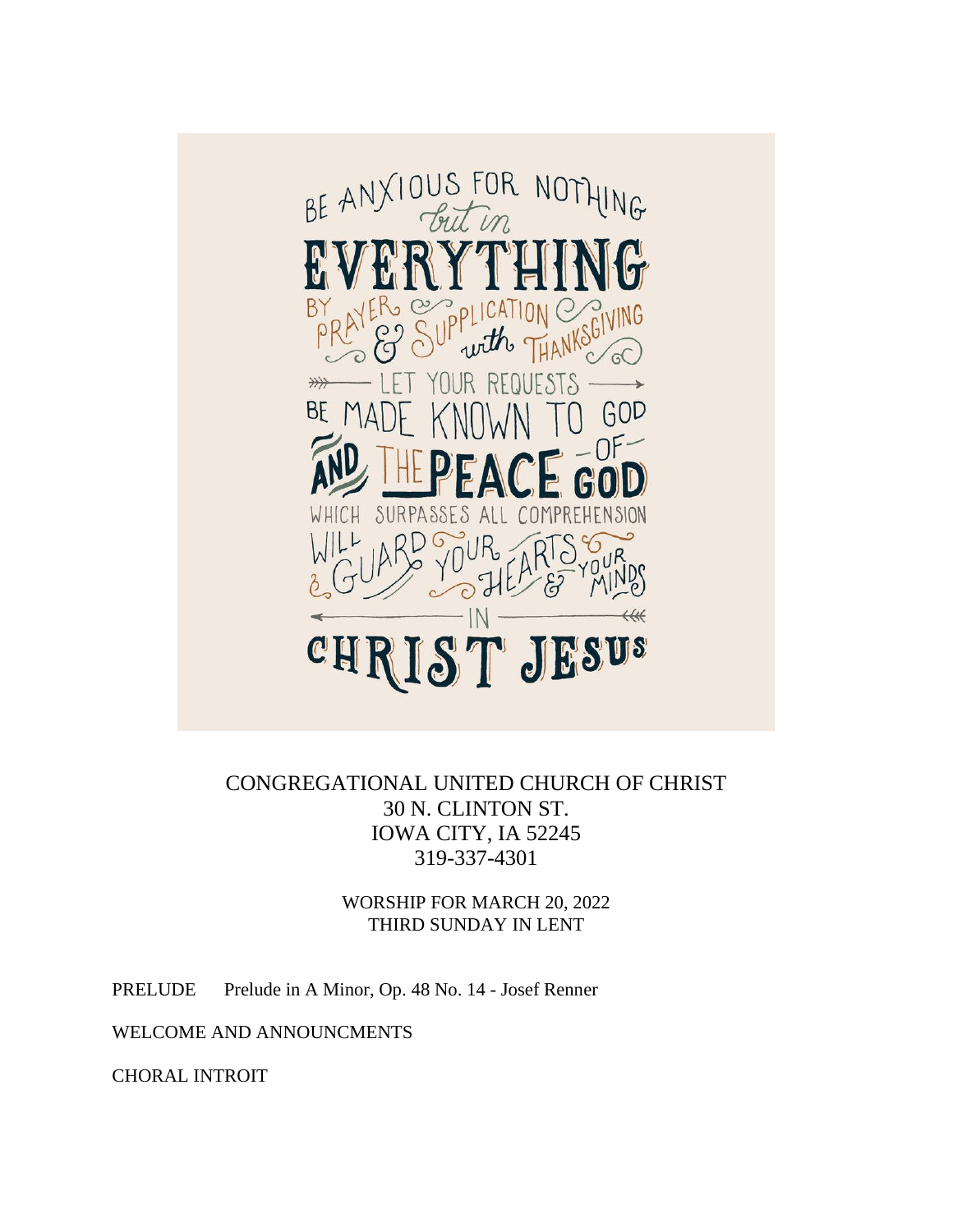CALL TO WORSHIP (Lamentations 3:22-23) The steadfast love of the Lord never ceases, God's mercies never come to an end;

# **they are new every morning great is God's faithfulness.**

HYMN (insert) "Now Ouit Your Care" **Now quit your care and anxious fear and worry; For schemes are vain and fretting brings no gain; Lent calls to prayer, to trust and dedication; God brings new beauty nigh. Reply, reply, reply with love to Love most high.** 

**To bow the head in sackcloth and in ashes, Or rend the soul--- such grief is not Lent's goal; But to be led to where God's glory flashes, His beauty to come near. Make clear, make clear, make clear where truth and light appear.** 

**For is not this The fast that I have chosen? — The prophet spoke — To shatter every yoke Of wickedness The grievous bands to loosen Oppression put to flight, To fight, to fight, To fight 'til every wrong's set right.** 

**For righteousness And peace will show their faces T o those who feed The hungry in their need, And wrongs redress, Who build the old waste places, And in the darkness shine. Divine, divine, Divine it is when all combine!** 

**Then shall your light Break forth as doth the morning; Your health shall spring, The friends you make shall bring God's glory bright, Your way through life adorning; And love shall be the prize. Arise, arise, Arise! and make a paradise!**

### OPENING PRAYER

**As a new day and a new week begin, O God, help us to see the new things you are doing in our lives and in the world.** 

**When we are worn out by what is immediately in front of us, lift our eyes toward the horizon, that we might see opportunity and possibility.**

**When we are held back by what we have done or failed to do, remind us of your forgiveness and put a new spirit within us.**

**When we are unsure of where we are going, give us strength to follow in the ways of Jesus Christ, known and to be made known to us.**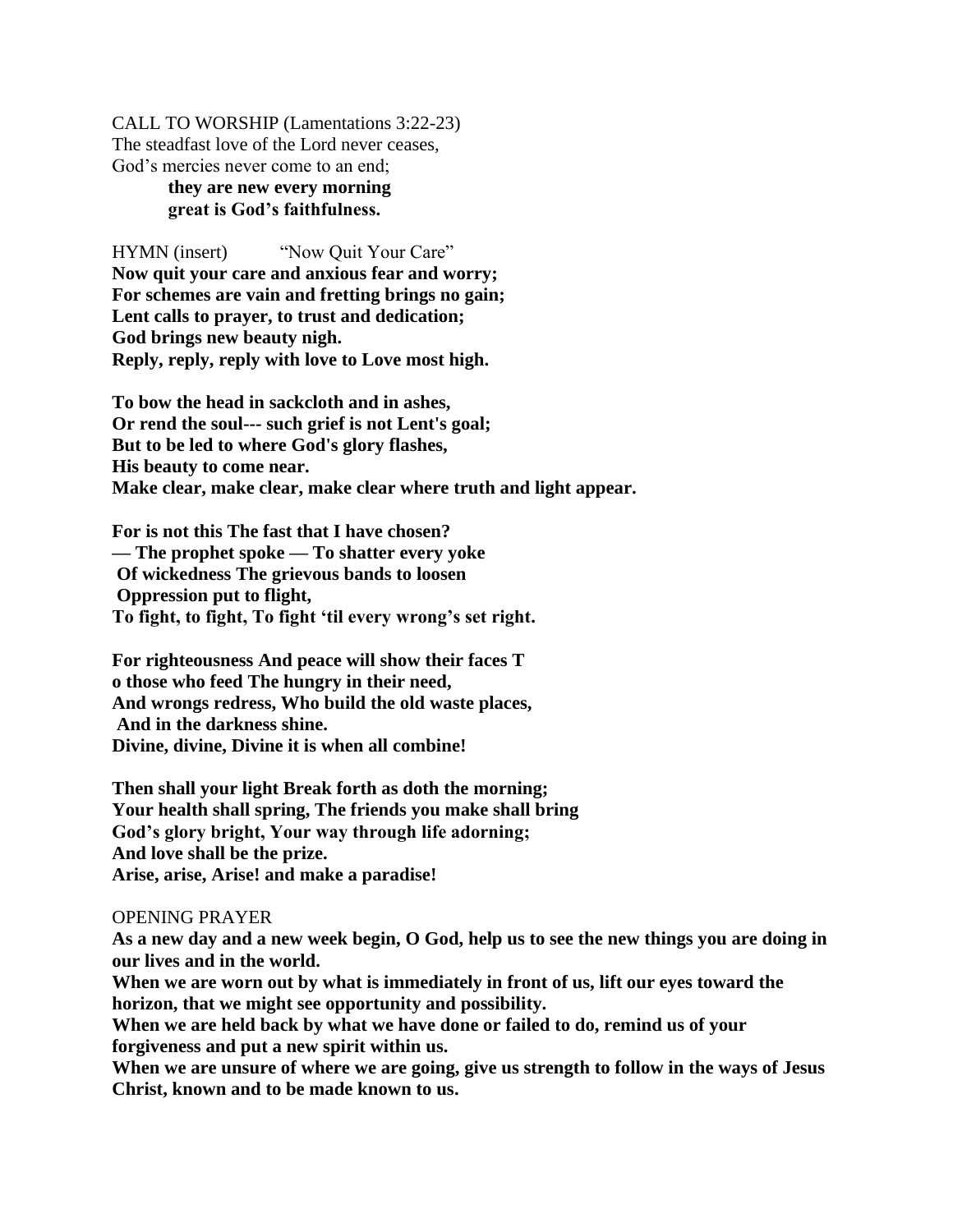### **Accept our prayers and our worship as you have accepted each of us and all of us. Amen.**

ANTHEM "O Taste and See" Ralph Vaughn Williams

## TIME OF PRAYER

Prayers of the People Silent Prayer The Prayer of Our Savior

**Our Father, who art in heaven, hallowed be thy name, thy kingdom come, thy will be done, on earth as it is in heaven. Give us this day our daily bread; and forgive us our debts, as we forgive our debtors; and lead us not into temptation, but deliver us from evil. For thine is the kingdom, and the power, and the glory, forever. Amen.** Choral Response

### SERVICE OF GIVING

Invitation Offertory Interlude - Starling Goodwin \*Response **Praise God, from whom all blessings flow, Praise God, all creatures here below, Praise God above, you heavenly hosts Creator, Christ, and Holy Ghost. Amen. \***Prayer of Dedication

(At this time, children are dismissed to attend Children's Church.)

SCRIPTURE LESSON Lamentations 3:22-33

PSALM 30 I will exalt you, O Lord, because you have lifted me up and have not let my enemies triumph over me.

### **O Lord my God, I cried out to you, and you restored me to health.**

You brought me up, O Lord, from the dead; you restored my life as I was going down to the grave.

## **Sing to the Lord, you faithful servants;**

## **give thanks for the remembrance of God's holiness.**

For God's wrath lasts but the twinkling of an eye, God's favor endures for a lifetime.

## **Weeping may spend the night,**

## **but joy comes in the morning.**

While I felt secure, I said,

"I shall never be disturbed.

You, Lord, with your favor, made me as strong as the mountains."

**Then you hid your face,**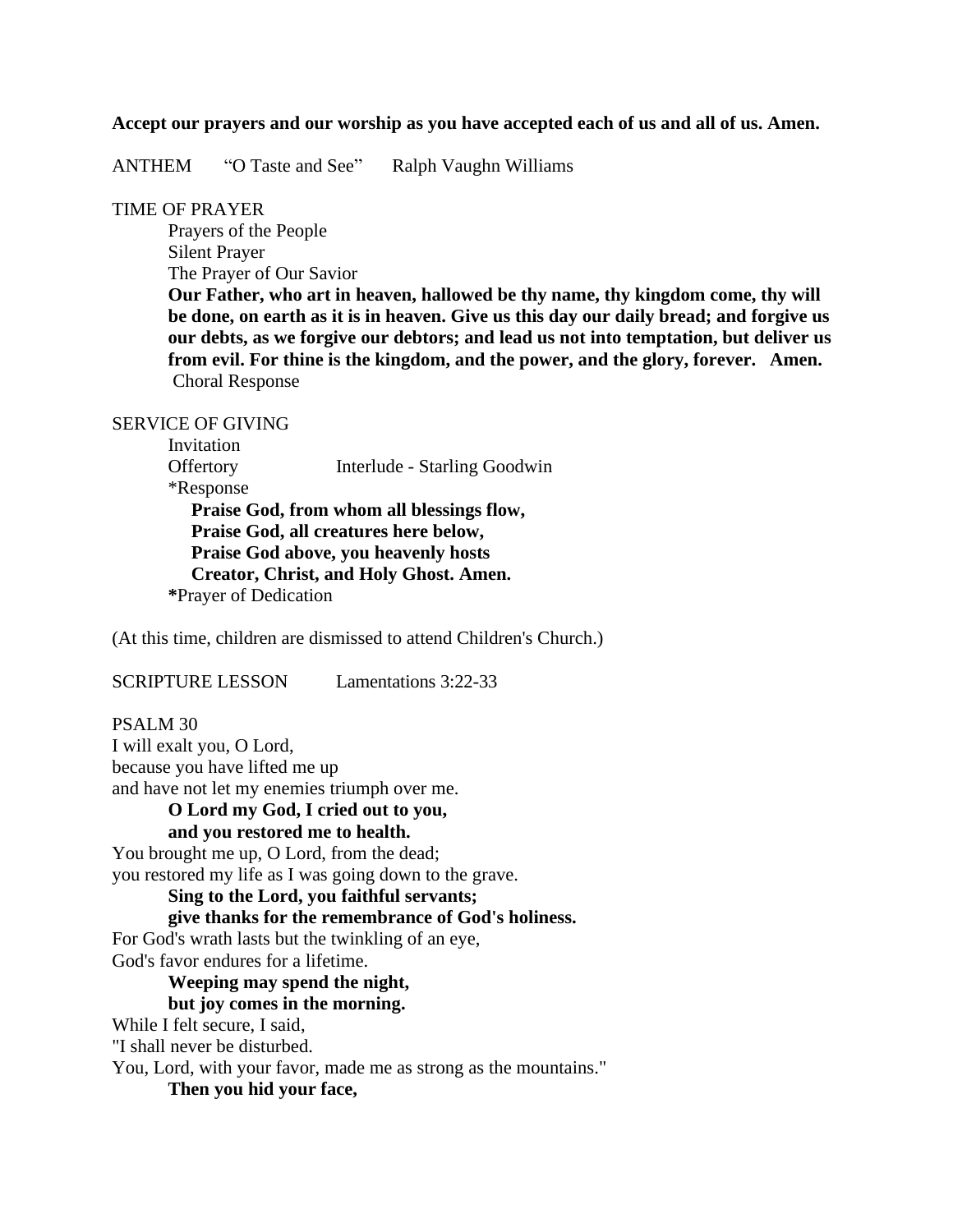**and I was filled with fear.**  I cried to you, O Lord; I pleaded with the Lord, saying, **"What profit is there in my blood, if I go down to the pit? will the dust praise you or declare your faithfulness?** Hear, O Lord, and have mercy upon me; O Lord, be my helper." **You have turned my wailing into dancing; you have put off my sack-cloth and clothed me with joy. [Unison]**

**Therefore my heart sings to you without ceasing; O Lord my God, I will give you thanks forever.**

SCRIPTURE LESSON Philippians 4:4-7

SERMON "The Call to Prayer"

\*HYMN 286 "Give to the Wind Thy Fears"

**Give to the winds thy fears; Hope and be undismayed: God hears thy sighs and counts thy tears, God shall lift up thy head.**

**Through waves and clouds and storms God gently clears thy way; Wait patiently; so shall this night Soon end in joyous day.**

**Leave to God's sovereign sway To choose and to command; So shalt thou, wondering, own God's way, How wise, how strong God's hand!**

**On God the Lord rely, And safe shalt thou go on; Fix on God's work thy steadfast eye, So shall thy work be done.**

\*BENEDICTION

POSTLUDE Toccata (E Minor) - Johann Pachelbel

*"*Now quit your care*"* Words - ©1964 Oxford University Press Contributors: Percy Dearmer*.*  Reprinted with permission under ONE LICENSE #A-715458. All rights reserved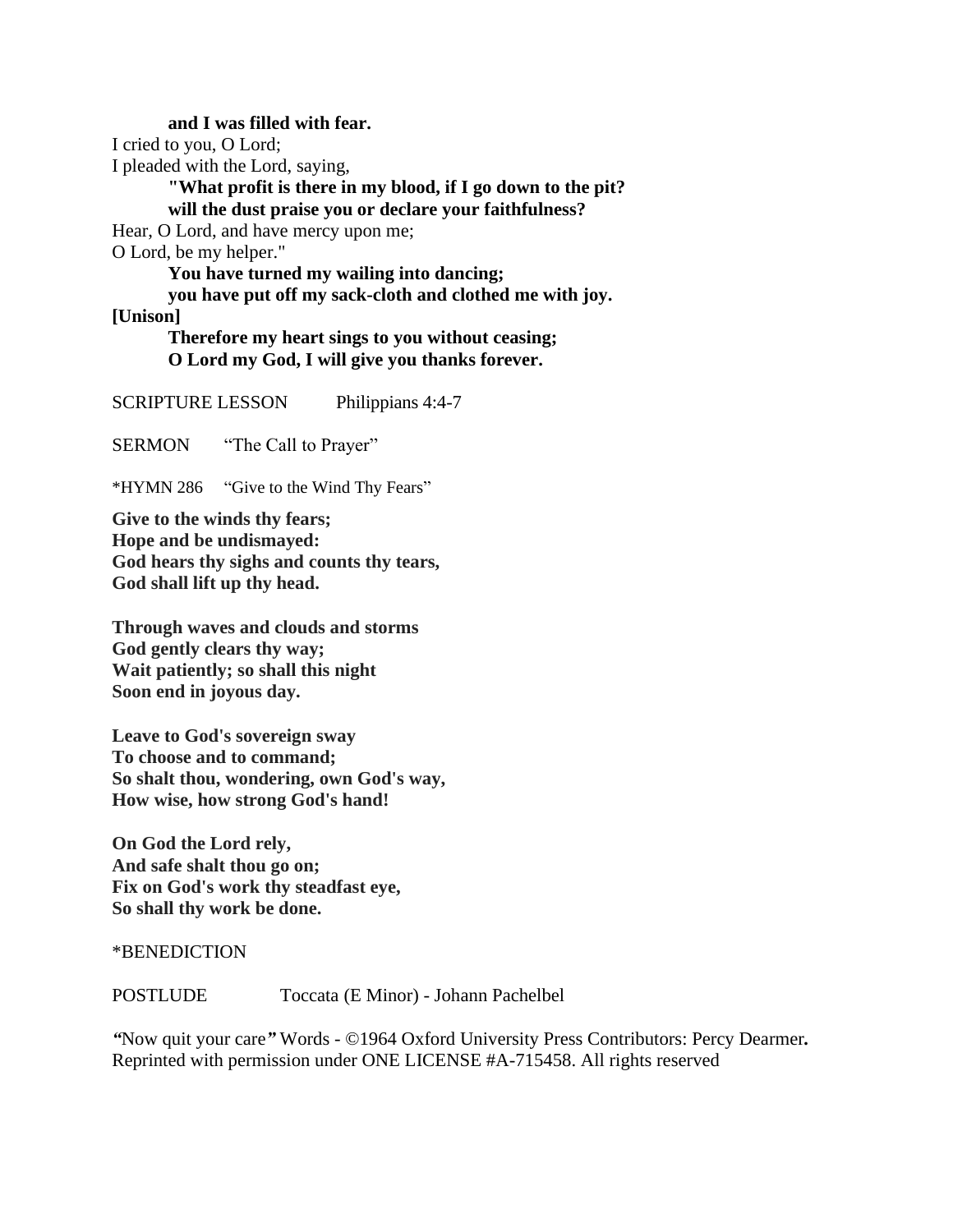Minister: The Rev. Bill Lovin Director of Children's Programs: The Rev. Ann Molsberry Organist: Bill Crouch Choir Director Chris Nakielski Office Manager Jenn Harden

## **WE'RE GLAD THAT YOU HAVE JOINED US FOR WORSHIP THIS MORNING.** We

are putting the safety of both the vaccinated and the unvaccinated in our congregation and the community first. Masks are required for all people in all parts of the building. We will keep social distance in the pews. While there is no coffee hour, worshippers may talk with each other in Rockwood Hall as they leave.

## **IMPORTANT DATES IN LENT AND EASTER**

(As with all things as the pandemic continues, these dates, times, and places are subject to change.)

- April 3—Fifth Sunday in Lent: Communion Sunday
- April 10—Palm Sunday: Worship with Distribution of Palms, One Great Hour of Sharing **Offering**
- April 14 Maundy Thursday: Worship in the Sanctuary at 7:00 p.m.; Communion and Service of Tenebrae
- April 15, Good Friday: Worship in the Sanctuary at Noon
- April 17, Easter Sunday: Easter Breakfast; Festival Easter Service in the Sanctuary at 10:15 a.m.

# **THANKS TO EVERYONE WHO GAVE TO THE SPECIAL OFFERING TO SUPPORT THE UKRAINIAN CRISIS RESPONSE FUND OF CHURCH WORLD SERVICE** last

Sunday. Our Mission Board called for this offering to help provide humanitarian assistance to people displaced as a result of the violence and bolster partners in Europe to serve the most vulnerable. More information can be found at [www.cwsglobal.org/appeals/ukraine-crisis](http://www.cwsglobal.org/appeals/ukraine-crisis-response-fund/)[response-fund/.](http://www.cwsglobal.org/appeals/ukraine-crisis-response-fund/) You can still give—please put "Church World Service" on the memo line of your check.

**THE CHURCH COUNCIL IS FORMING A SAFETY COMMITTEE** to review building security and related issues. If you would like to be a part of this important work, please talk with Tom Mittman or call the church office at 319-337-4301.

**LENT BIBLE STUDY LOOKS AT LUKE:** A new Bible study is looking at the ministry of Jesus in the Gospel of Luke. Together we watch what Jesus does, listen to what he says, and go where he goes. All of this will lead to an exploration of the last week of his life near the end of the Gospel. We meet together by Zoom at 7:00 p.m. on Wednesday evenings through April 6.

Since the summer of 2020 we have studied several books of the Bible through free-flowing and honest discussions. Please consider being a part of this study as we move together through Lent. If you are interested or have questions, please call Bill Lovin at the church (319-337-4301) or email him at **uccicrev@uccic.org**.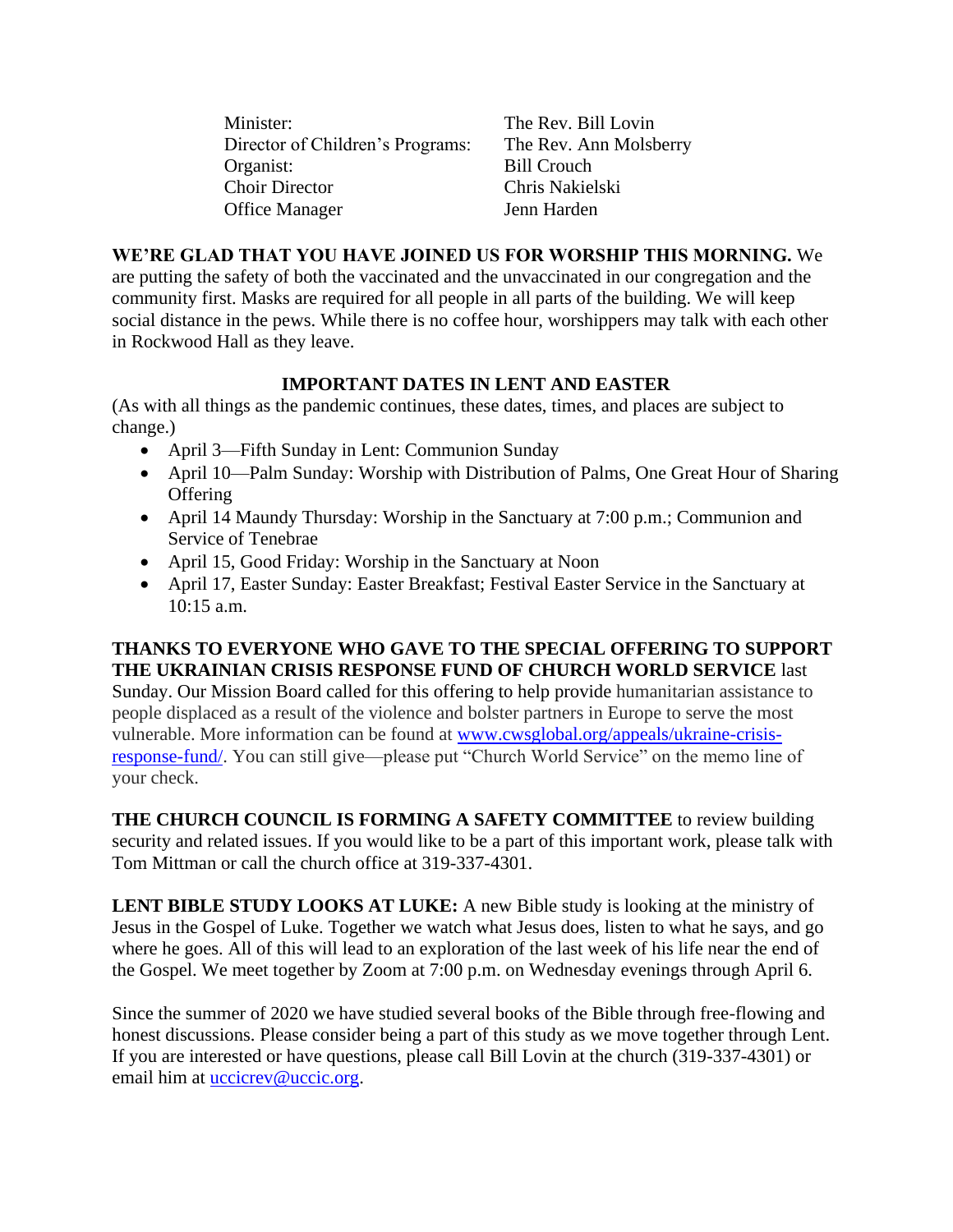**ONE GREAT HOUR OF SHARING:** On Palm Sunday, April 10, we will dedicate our One Great Hour of Sharing (OGHS) offering. This offering has long been an important part of the life of our congregation. For many years now, we have been on the list of Top 100 giving churches.

This year's theme, "Love Remains," comes from Paul's well-known words: "And now these three remain: faith, hope and love. But the greatest of these is love." (1 Cor. 13:13) In a world where communities are being displaced by the catastrophes of war, famine, and natural disaster, our congregation joins with many others in standing in faith, hope, and love with those who seek to move beyond the trauma of displacement toward the promise of healing and peace. Your generous gift will support the relief work of not only the UCC but also many other denominations united in caring for refugees, in providing medical care, and in disaster recovery efforts. You can watch videos about the work that OGHS makes possible [by clicking here:](https://www.ucc.org/oghs_oghs-videos/)

Let us join in this great tradition and give generously, not because we have to, but because we can.

**THE SHELTER HOUSE BOOK SALE** will be held March 26-27. Book donations and volunteer sorting have begun at the Old Antique Car Museum – 860 Quarry Road, Coralville. Our church has historically been a strong supporter of this sale. At the last sale we earned \$21,000 for Shelter House, working side by side with many other community volunteers. Please begin to get your book donations ready! If you need someone to pick up your donations, someone from the volunteer team can come to your home. Donations can be dropped off at Rockwood Hall and a volunteer can take them to the sale site. John Fieselmann and Donna Hirst are members of the Planning Committee and can answer any questions you have.

**THE FOREST VIEW NEIGHBORHOOD** has been around for the past 40 years and is a diverse community with people from all walks of life. For the past six years, Forest View Tenants have spent countless hours having meetings with one another, developers, and community members to create an innovative plan to protect their neighborhood. While also learning about the zoning process, organizing their ideas and working with City staff to work on their relocation plan.

Forest view residents are reaching a critical stage in their struggle to defend the families of our community. Join the residents for a procession and discussion, to get an update, understand their goals, and find out how you can show support.

Sunday, March 20, at 2pm the Forest View tenants invite you to their neighborhood to see what the conditions are like, hear their story and sit down for a meal all together.

If you plan on being there, please park close to the entrance. There will be signs on where to park on the day of the event. We hope to see you there! **Where: 1205 Laura Drive, Iowa City**